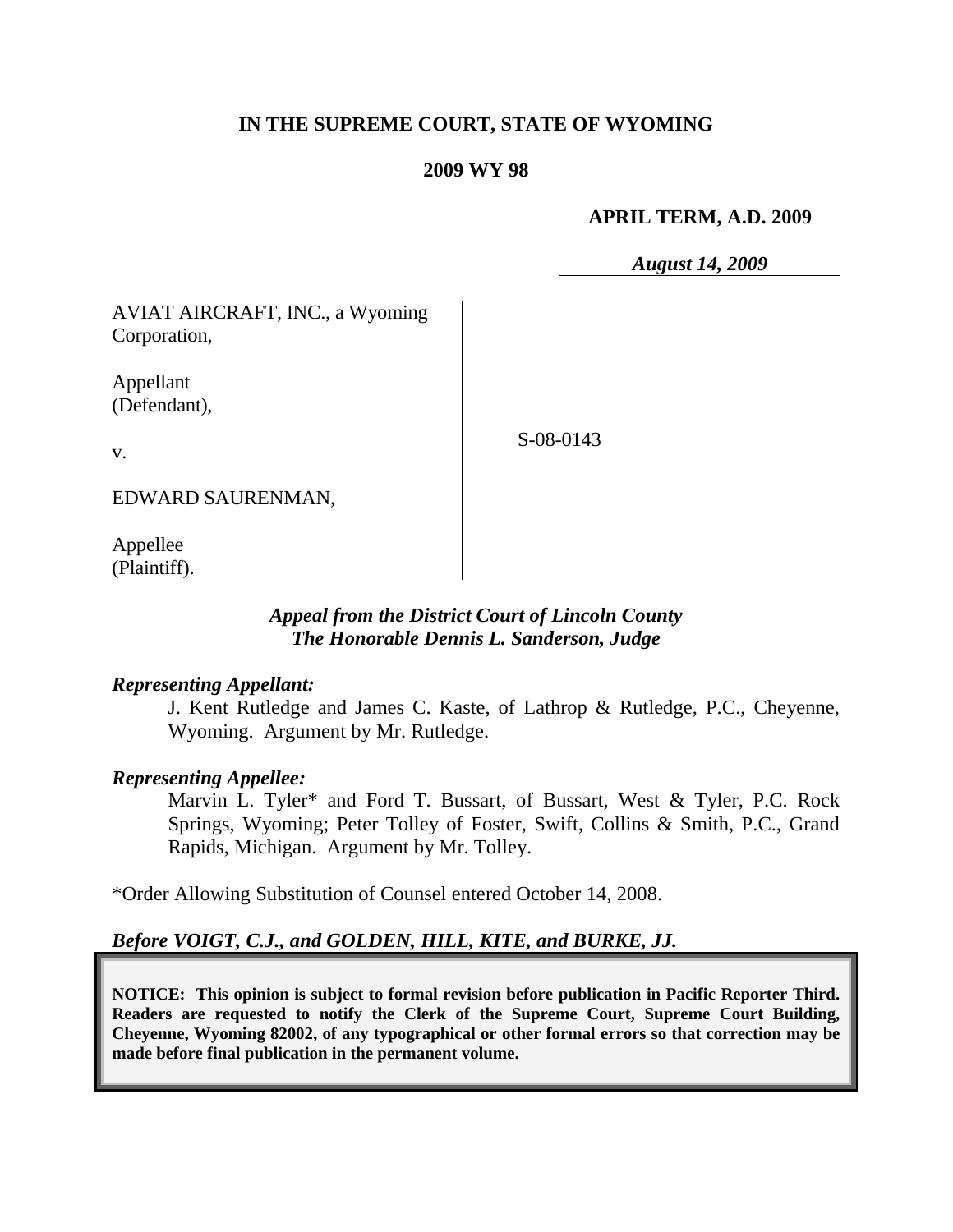#### **HILL,** Justice.

[¶1] Appellant, Aviat Aircraft, Inc. (Aviat), seeks review of the district court's "Judgment in Accordance with Verdict." We will explain the details below, but we briefly note here that Aviat actually appealed from a decision of the district court that was made independent of, but which was subsumed into, the above identified "Judgment." We also note that Aviat filed a motion for new trial that stayed the time for filing the notice of appeal, and that Aviat did not file its notice of appeal until an appropriate time after the motion for new trial was denied. We will affirm the district court.

#### **ISSUE**

[¶2] Aviat raises this issue:

Did the district court err when it determined as a matter of law that after wrongfully converting an aircraft owned by Aviat Aircraft, Inc., Mr. Saurenman became an involuntary bailee and that such involuntary bailment was a defense to Aviat's claim for conversion?

Saurenman restates the issue thus:

Based upon uncontroverted material facts, did the district court err in finding that Saurenman was an involuntary or gratuitous bailee, thereby precluding Aviat's claimed property damages to its airplane from exposure to elements and deterioration over time?

## **FACTS AND PROCEEDINGS**

[¶3] This case has a long procedural history. Boiled down to its essence, there are two individuals and a corporation who figure in this story. The corporation is Aviat, of course. Saurenman worked for Aviat, which was a corporation wholly owned by Stuart Horn (Horn), who was its president and the person in control of its day-to-day operations. Aviat builds aerobatic airplanes, other small aircraft such as those used by bush pilots in Alaska, as well as "kit" airplanes for the truly adventurous. Saurenman worked for Aviat as an "engineer" who designed, built, and flew many types of aircraft. His work experience included working for other aircraft manufacturers, including some that produced personal and military aircraft (e.g., Learjet and Raytheon). Saurenman met Horn in 1995-96, and Horn hired him to work for Aviat in 1997. That employment relationship lasted until early 2004, when Saurenman chose to treat Horn's abusive conduct toward him as a constructive discharge and left that employment.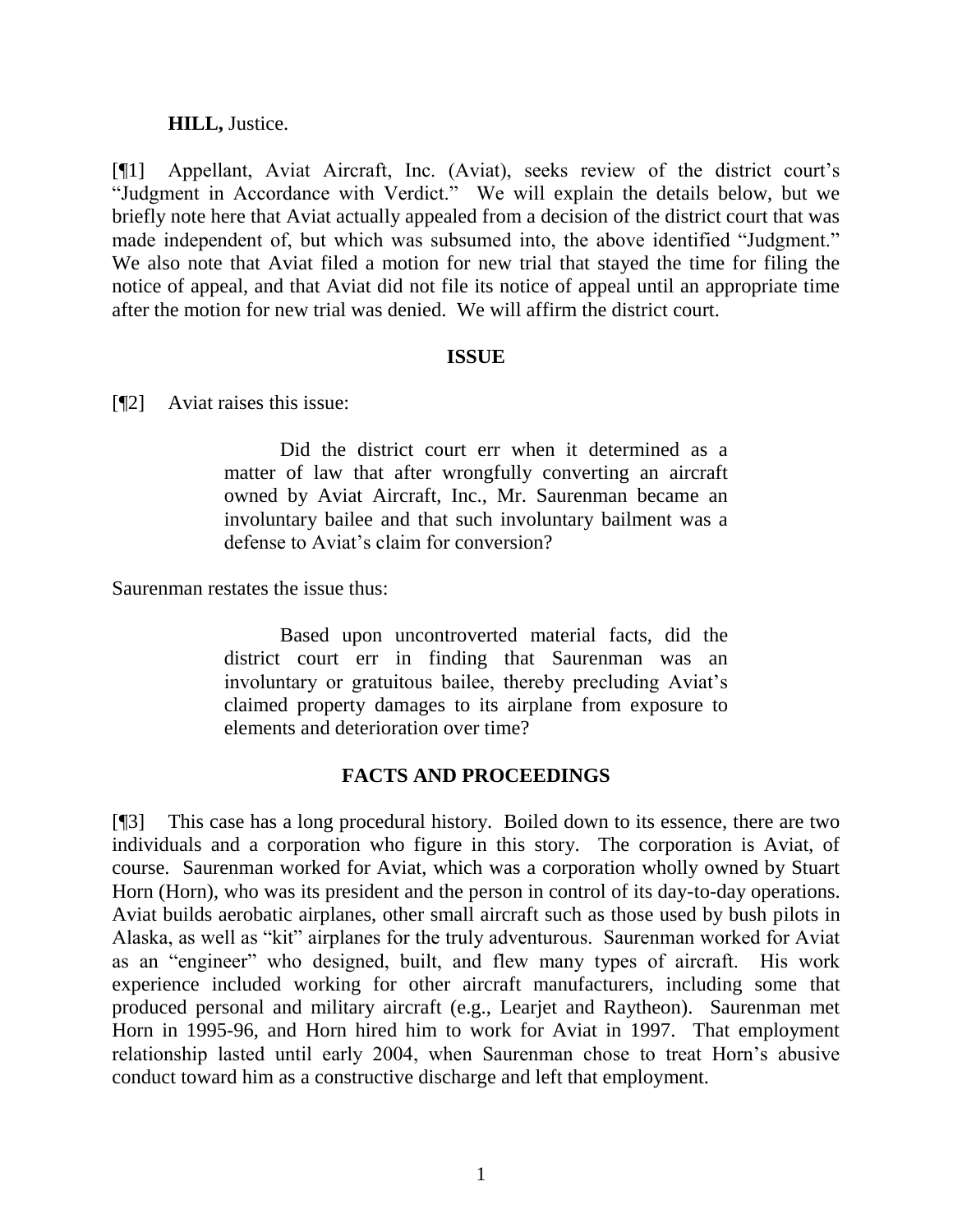[¶4] Horn tried to impeach Saurenman's credibility by questioning him as to why one of the aircraft manufacturers Saurenman claimed to have worked for had no record of him ever being an employee. Without missing much of a beat, Saurenman explained that he worked for a subcontractor which worked directly for that manufacturer on site. Saurenman produced an internal phone book used by that aircraft manufacturer which showed his name and phone number for the time he claimed to have worked there. Horn also tried to make much of the fact that Saurenman had very little formal education, apparently to attempt to show that he had deceived Horn about his qualifications to work for Aviat. However, once again the record is devoid of any direct evidence that Saurenman purposely or maliciously ever tried to deceive Horn, or any one else, about the level of his academic achievements. He was not a degreed engineer, indeed, he did not have a high school diploma, although he did have a GED.

[¶5] Both of Saurenman's parents were aerobatic pilots and he grew up in that world. He built his first aerobatic plane as a teenager and had worked in one way or another in the design, building, and flying of aircraft of various sorts for his entire work life. Interestingly enough, the two principal designers of the bulk of the aircraft Aviat produced were both individuals who were not "college graduate" engineers, but rather experienced pilots intimately familiar with the design and building of the types of aircraft Aviat produced.

[¶6] The litigation that leads us to this juncture was initiated by Saurenman with the filing of a multi-count complaint in the district court on May 13, 2004. Saurenman asserted that he was approached by Horn (on behalf of Aviat) in 1997, and was hired to work for Aviat as an "advanced design engineer." Saurenman contended that he was either fired, or "constructively discharged," from Aviat in early 2004, when Horn became very angry after a meeting Aviat was hosting at its Afton headquarters with officials from the Federal Aviation Administration (FAA). Those meetings related to a new aircraft that Saurenman was designing known as the A-4000. That aircraft was essentially a modified version of a two-seat plane Aviat had manufactured for years, which was being enlarged to carry four passengers. Horn was frustrated at that time because he thought the progress of the project had been too slow, as well as because he "perceived" that Saurenman had been late for that meeting with the FAA that day. Saurenman explained in his testimony that he had forewarned Horn that he would necessarily be delayed in arriving at the meeting and had told Horn he would have to take care of the first half-hour or so of the meeting – much of which was more social that substantive – i.e., coffee, introductions, etc. According to Saurenman, after that meeting was over, Horn flew into a rage that included him seriously damaging one of the prototype A-4000 aircraft by repeatedly throwing heavy objects at it, screaming and hollering, and dangerously (to those persons present) accelerating his pickup truck out of the hangar in which the aircraft was being assembled. Horn did not dispute that an event much like that described by Saurenman occurred, although he did describe it in terms more favorable to his point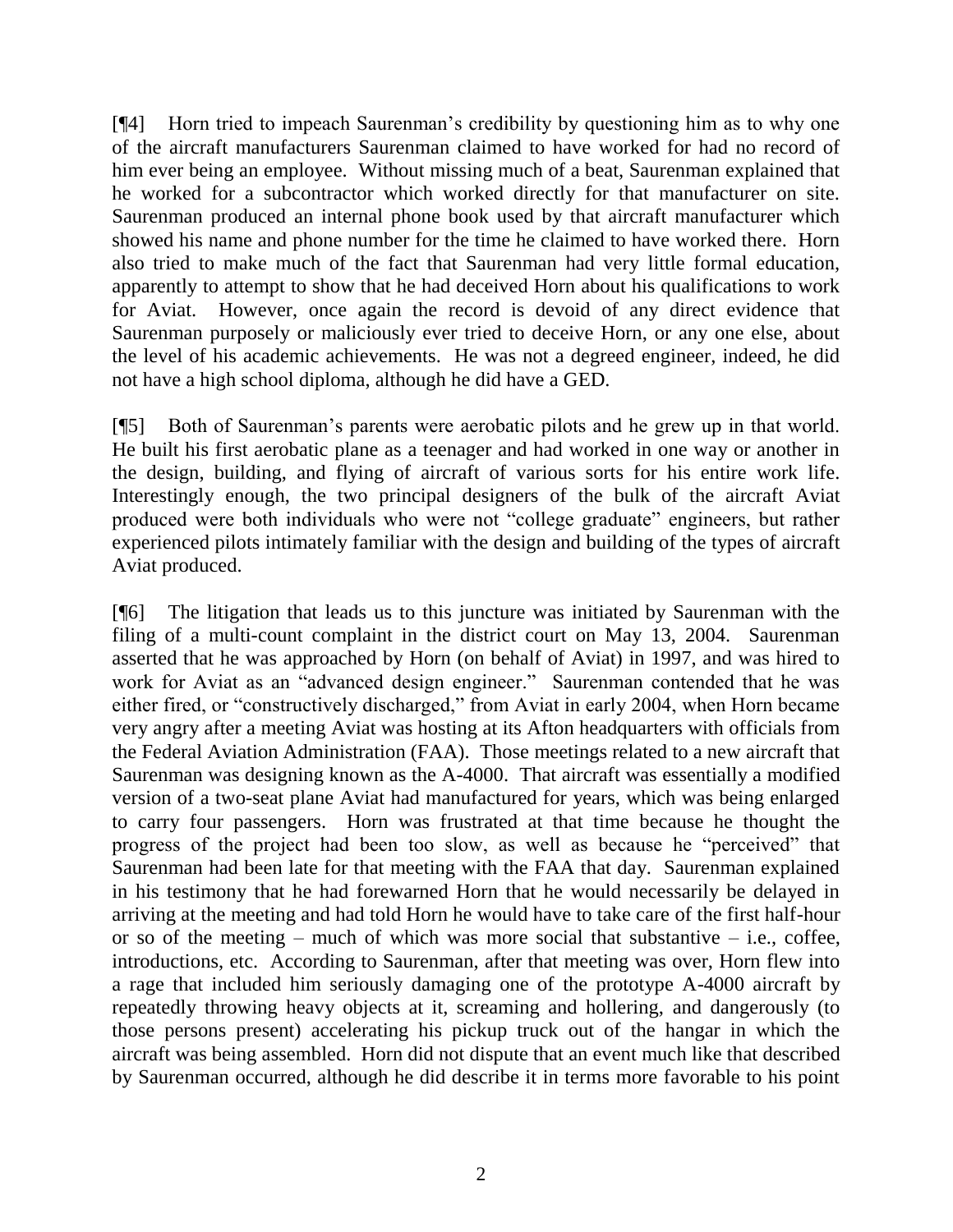of view, just as, perhaps, Saurenman described it in terms more favorable to his point of view.

[¶7] Immediately following this event, Saurenman left Afton, as he had planned to do before Horn's "tantrum" occurred, and returned to the State of New York, where he was doing his work for Aviat. However, shortly after returning to New York, Saurenman informed Horn that he would no longer work for Aviat. At that point in time, Saurenman had possession of two planes that were titled in Aviat's name, a Sukhoi plane and the Monocoupe. At that time those planes were being housed in a hangar in New York that was leased by Aviat. Horn e-mailed Saurenman and directed that he return both planes, as well as an extensive list of other Aviat property Horn claimed Saurenman had in his possession. By the time this litigation came to trial, the only property still in dispute was the Sukhoi and the Monocoupe. With respect to the Monocoupe, Saurenman had "revised" his position from one that he "owned" the Monocoupe, to one that he was entitled to an "interest" in the Monocoupe to the extent that he had owned the skeletal airframes and jigs (a sort of frame) that he had built before he went to work for Aviat, and which had been transported to Afton for completion of the plane. Eventually, Saurenman was determined not to have any interest of any sort in the Monocoupe.

[¶8] The employment "contract" between Horn and Saurenman was in many ways quite informal and the closest it ever came to being formalized was a draft letter from Horn to Saurenman that contained marginal notations made by Saurenman, but which was never signed by Horn. Saurenman claimed that they reached an agreement to that effect and Horn denied it. The record fully supports a conclusion that that letter best summarized their contractual relations, which was also the jury's conclusion at the end of the trial. In order to fill in the gaps, it is necessary to look to the testimony of both Horn and Saurenman and their views on that "contract," which frequently were directly at odds with one another. It is of some considerable significance to the resolution of the very limited issue that we must address in this appeal that Saurenman lived with Mr. Horn and his family, in their home in Afton, during almost all the time that he worked in Afton for Aviat. During that time they developed a very close personal relationship, as well as a fairly close working relationship.

[¶8] In his complaint, Saurenman contended:

1. Count I – Breach of Contract (All Defendants). The claims detailed in this section of the nine-page complaint had to do with the terms and conditions of Saurenman's employment with Horn and Aviat.

2. Count II – Breach of Contract (Defendant Aviat). This claim had to do with Saurenman's ownership of the rights, title, and interest in the design, the data, and the rights to manufacture the type of aircraft known as the Pitts S1-11 (Superstinker). On January 18, 1996, Saurenman sold his rights to that aircraft to Aviat. Sauernman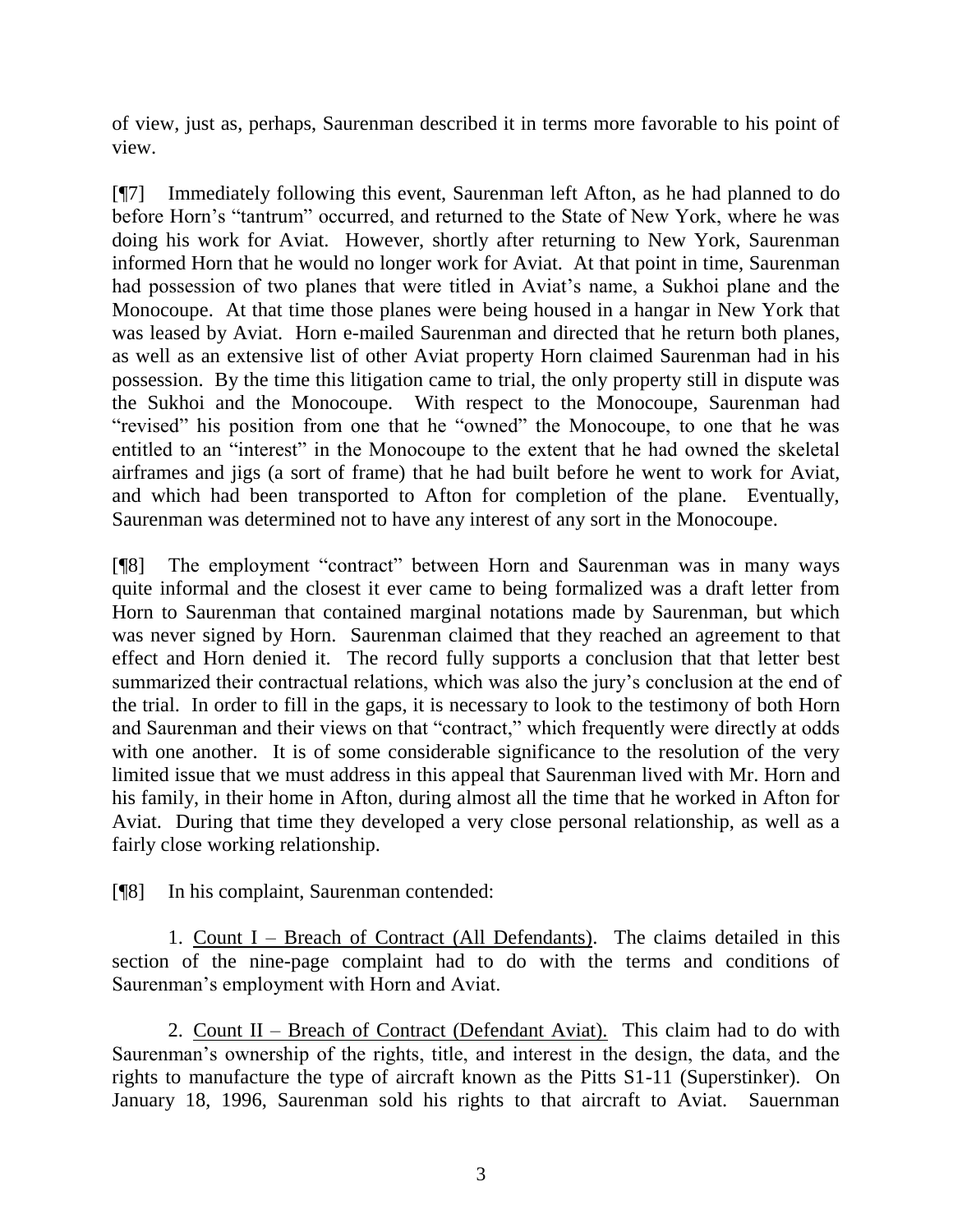contended that Aviat agreed to pay Sauernman \$240,000.00 for the rights to that plane, but only paid  $$130,000.00$  of that amount.<sup>1</sup>

3. Count III – Conversion by Aviat of the plans for the Superstinker airplane. This claim is closely interrelated with Count II, immediately above.

4. Count IV – Conversion of Sukhoi Aircraft (All Defendants). This claim arose because Saurenman wanted to buy a Russian-made aerobatics plane known as a Sukhoi. The Sukhoi was to be for his personal use and he was to own it, once he had paid for it. Horn agreed to have Aviat use its credit to buy the plane, and then Saurenman was to make payments on it until he had paid off that "loan." Saurenman did not pay off that loan, but other deals were struck between Saurenman and Horn in the intervening years which were intended to effect a forgiveness by Aviat of any part of that loan that was yet unpaid. We briefly note here that the jury agreed with Saurenman that he owned the Sukhoi aircraft (and that Aviat did not), although that was disputed by Horn and Aviat until the very end of this litigation.

5. Count V – Conversion of Monocoupe Aircraft (All Defendants). Saurenman owned the "Type Certificate" for the Monocoupe. The "Type Certificate" was registered with the Federal Aviation Administration and it included all the type data, drawings, and plans (there is no dispute about those facts). The Monocoupe was a 1930's vintage plane and the data and plans were in a format well-known to that time period, but none of those plans had been "translated" via computer assisted design (CAD) into a modern format. Saurenman had begun work on building two Monocoupe aircraft before he went to work for Aviat, and Aviat had potential buyers who were interested in acquiring such a plane. Saurenman claimed that he owned or, as it was later re-described, had a financial interest or stake in, one of the Monocoupe aircraft. He spent much of his initial time at Aviat working on those planes. Saurenman claimed that Aviat registered the Monocoupe in the name of Aviat without his permission and without any colorable right.

6. Count VI – Conversion Monocoupe Type Data (All Defendants). Saurenman contended that Aviat retained much of his proprietary data relating to the Monocoupe after he was discharged by Horn.

7. Count VII – Abuse of Process (Defendant Horn). When Saurenman was fired in early 2004, he was working most of the time in New York State on a new project that Horn had put Saurenman in charge of. Horn had rented office space in New York for Saurenman to use because Saurenman felt he was wasting too much time flying to and from New York, to Wyoming. For the purpose of commuting to and from New York to

<sup>1</sup> Horn and Aviat obtained the rights to the Superstinker design in 1996, before Saurenman went to work for Aviat, while Saurenman worked for (and partially owned) Kansas Aero Design. It was this transaction that brought the two men together and which led to Saurenman going to work for Horn.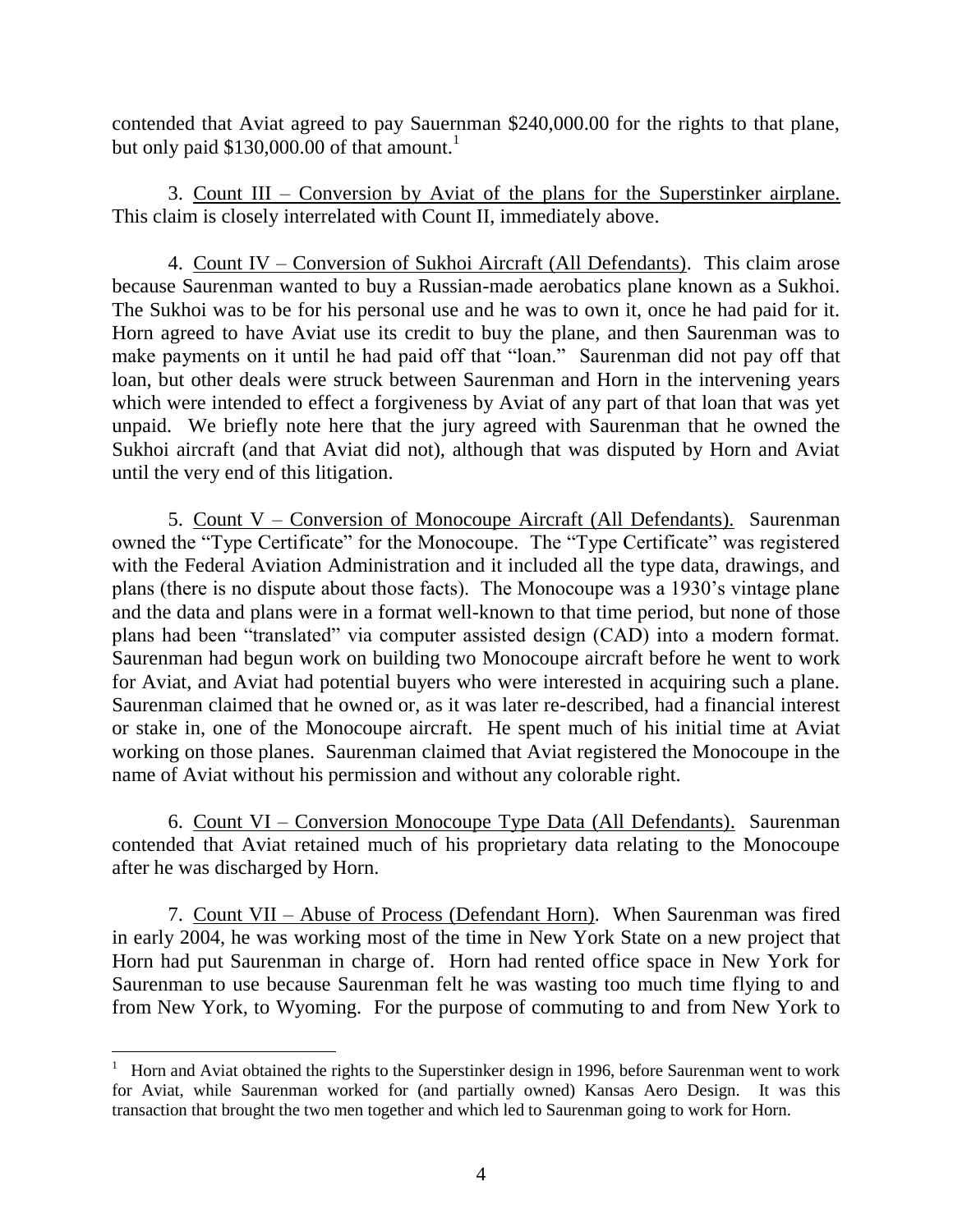Wyoming, Horn provided Saurenman the use of one of the Monocoupe prototypes. In addition to the Monocoupe, Saurenman also had possession of the Sukhoi aircraft at his home in New York. Saurenman claimed he had partly paid for that latter plane and, to the extent he had not paid for it, that it was a substitute for part of his compensation package which Horn had not paid to him. After Saurenman left Aviat in early 2004, he kept both aircraft in his possession. Horn went to police authorities, first the local county sheriff and then the FBI, accusing Saurenman of stealing the two planes. Neither police agency opted to prosecute because Saurenman had obtained his possession of the aircraft legally and Horn admitted that.

[¶9] In response to Saurenman's complaint, on June 18, 2004, Aviat and Horn filed a voluminous answer and counterclaim. One of the first significant delays in this litigation came about when, on October 1, 2004, Horn and Aviat filed a "Notice of Removal" in the United States District Court for the District of Wyoming on the basis that an amendment to Saurenman's complaint gave rise to a copyright infringement claim. Although some proceedings continued in the state district court in the meantime, in a November 10, 2004 order, the federal district court directed that all "records and proceedings" be filed with that court. In a September 15, 2005 order, the matter was remanded back to the state district court because Horn and Aviat failed to demonstrate proper removal jurisdiction, because all of Saurenman's claims were state law claims, and because what Horn and Aviat deemed to be a copyright claim was only a traditional state-law conversion claim. That order also concluded that any further claims with regard to the asserted copyright claim would have to be vindicated in a separate civil action in federal court.

[¶10] While this case was in the process of going to and from the federal district court, the state district court issued an October 14, 2004 order resolving a motion for preliminary injunction filed by Horn and Aviat. That order covered a lot of ground, but for purposes of this appeal, it was important because it temporarily settled what was to be done with the Monocoupe aircraft:

> 4. [Monocoupe]. **By October 4, 2004, Saurenman shall relinquish possession and control of a specific aircraft known as [Monocoupe] to a receiver** agreed upon by the parties and paid for by [Aviat/Horn]. The receiver shall immediately hangar [that aircraft] at a hangar to be chosen by Aviat, which hangar may be located anywhere in the United States, so long as said hangar is not on property owned by Aviat. The receiver's duties shall include, possessing [the aircraft], ensuring that it is secure, hangared in a hangar that is in good repair, and issuing periodic reports to the parties detailing the condition of the [aircraft]. Aviat shall pay the cost of transporting, hangaring and insuring the [aircraft]. The parties shall not have access to [the aircraft]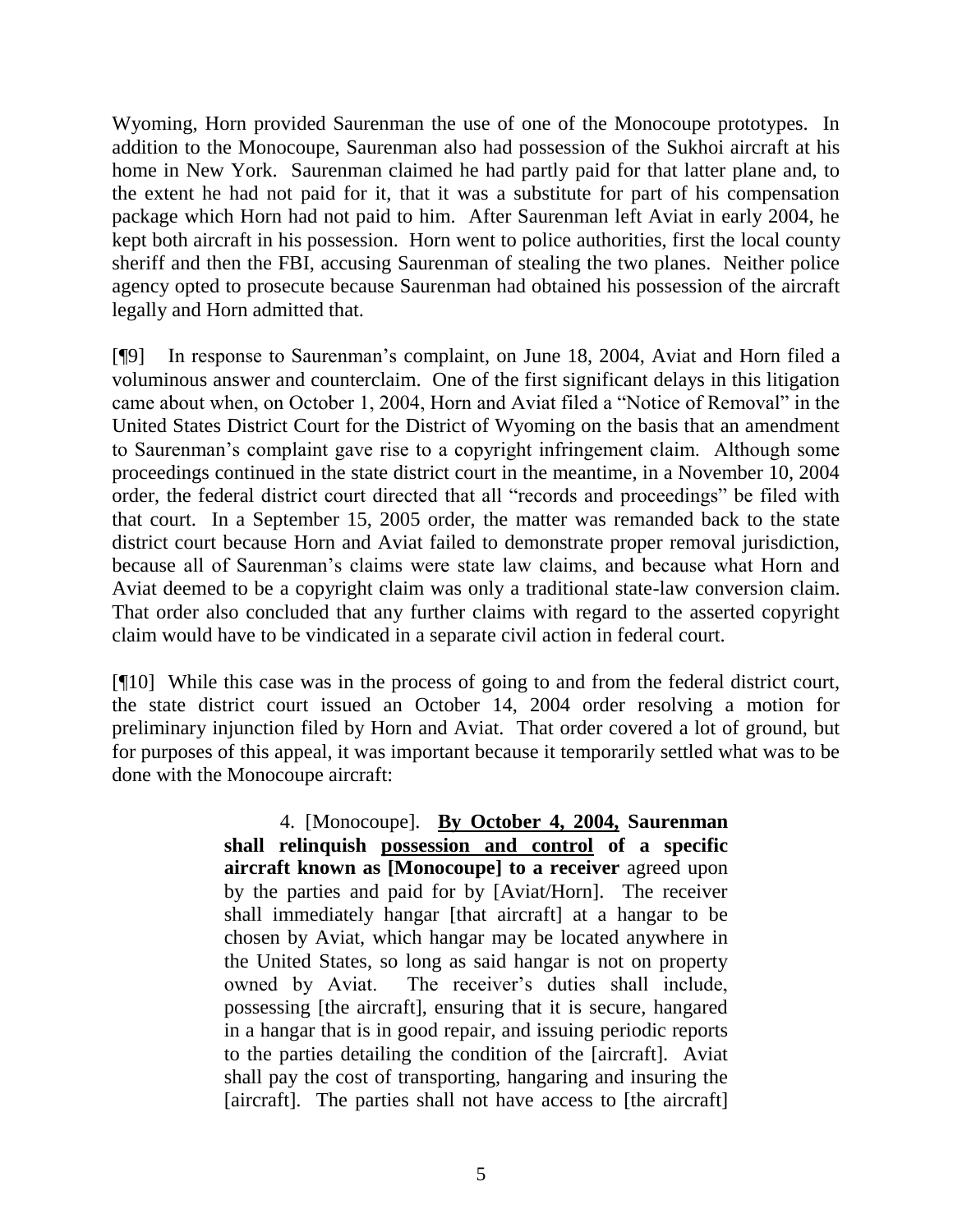while it is in the possession of the receiver. [Emphasis added.]

The district court orally issued this order in July of 2004, but it was not reduced to writing and prepared for the district court's signature until October 2004.

[¶11] Over the course of the litigation, Saurenman and Horn stipulated to the dismissal of many of the claims and when the jury trial came to an end on April 23, 2007, the verdict the jury had to decide upon was fairly simple:

> 1. Did Aviat Aircraft, Inc., and Edward Saurenman enter into a contract which required Aviat Aircraft, Inc., to pay Edward Saurenman a commission on the sale of all new products Edward Saurenman designed and on all products that were redesigned under Mr. Saurenman's direction?

> > $NO \_\_\_\$  YES  $X \_\_\$

2. If the answer to Question No. 1 is "YES," do you find that Mr. Saurenman performed the design work or directed the redesign work which entitled him to a compensation on any of the following products?

| Husky A-1A | NO. | <b>YES</b> |
|------------|-----|------------|
| Husky A-1B | N() | <b>YES</b> |
| Pitts S-2C | NΟ  | YES.       |

3. If you have answered "YES" to Question No. 1 and "YES" to any of the products identified in Question No. 2, for what period of time do you find that Mr. Saurenman is entitled to receive [a] commission?

From  $\frac{5}{15/2003}$  To  $\frac{2}{27/04}$ 

4. What amount is Mr. Saurenman entitled to receive as commission?

| Husky A-1A | $\begin{bmatrix} 0 \\ 0 \end{bmatrix}$ |
|------------|----------------------------------------|
| Husky A-1B | $\begin{matrix} 0 \\ 0 \end{matrix}$   |
| Husky S-2C | \$6994.64                              |

5. Did Aviat Aircraft, Inc. and Edward Saurenman enter into a contract which required Aviat Aircraft, Inc. to pay Edward Saurenman an annual salary of \$150,000.00 beginning May 15, 2003?

 $NO$   $YES \tX$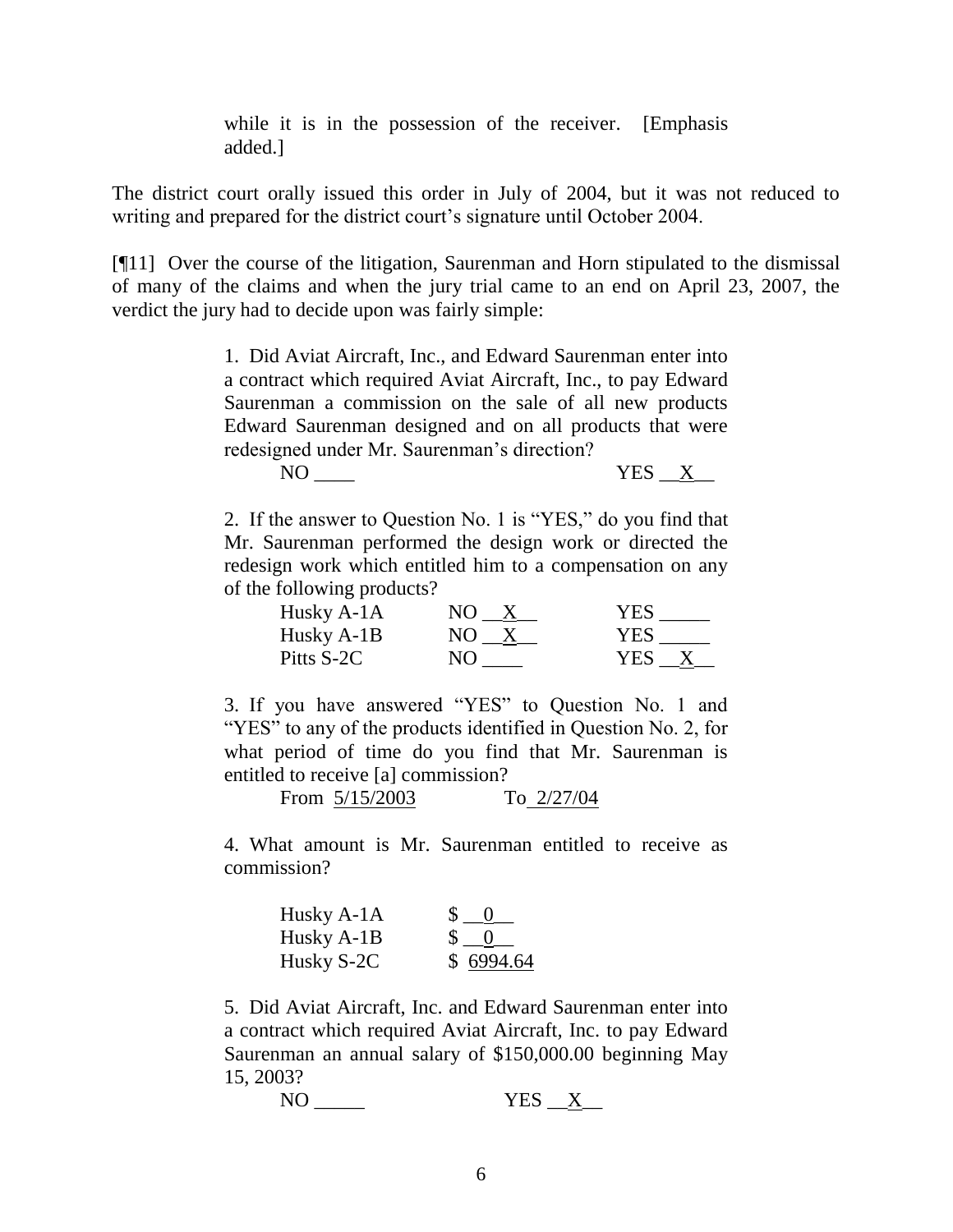6. If you answered "YES" to Question No. 5, what is the amount of salary that was not paid to Mr. Saurenman that should have been paid as a result of the raise in annual salary from May 15, 2003 to February 27, 2004?

#### \$ 58,128.61

7. Did Aviat Aircraft, Inc., and Edward Saurenman enter into a contract which required Aviat Aircraft, Inc., to pay Edward Saurenman a "sign-on-bonus" of \$50,000.00?

NO  $\begin{array}{ccc} & & \text{YES} & X \end{array}$ 

8. What amount, if any, does Edward Saurenman owe to Aviat Aircraft, Inc. for money Aviat Aircraft, Inc. paid to Edward Saurenman for prepaid commission, royalties or salary advances?

## $\begin{matrix} \text{\$} & \text{\$} & \text{\$} \\ \text{\$} & \text{\$} & \text{\$} \end{matrix}$

9. Which party is the owner of the Sukhoi aircraft?

Aviat Aircraft \_\_\_\_\_ Mr. Saurenman \_X\_

[¶12] As can readily be seen, to the extent the issues raised in the complaint and the counterclaim were not settled between the parties, the jury ruled almost completely in favor of Saurenman. The jury's verdict was not the end of this case, however. Due to an oversight, there was still one issue that was undecided. That issue was which party was responsible for the damage/deterioration the Monocoupe had suffered while sitting in Saurenman's hangar pending trial (2004-2007). A little bit more background is necessary at this point in our discussion. After the jury rendered its verdict, it was pretty much accepted by all that Saurenman did not convert either of the aircraft to his own use, rather he came into possession of them lawfully. Not long after he was "constructively discharged" and returned to his work place in New York to collect his belongings/possessions, he moved to North Carolina. At that residence he had a small landing strip and a hangar with three sides and a roof, but which was open to weather on the front. He took both the Monocoupe and the Sukhoi with him to that location.

[¶13] The only issue in this appeal is how the injunction issued by the district court on October 7, 2004, which we have set out in detail above, affected the responsibility of the parties to care for the Monocoupe. The preliminary injunction represented the relief Horn and Aviat had strived to obtain from the very outset of this litigation. However,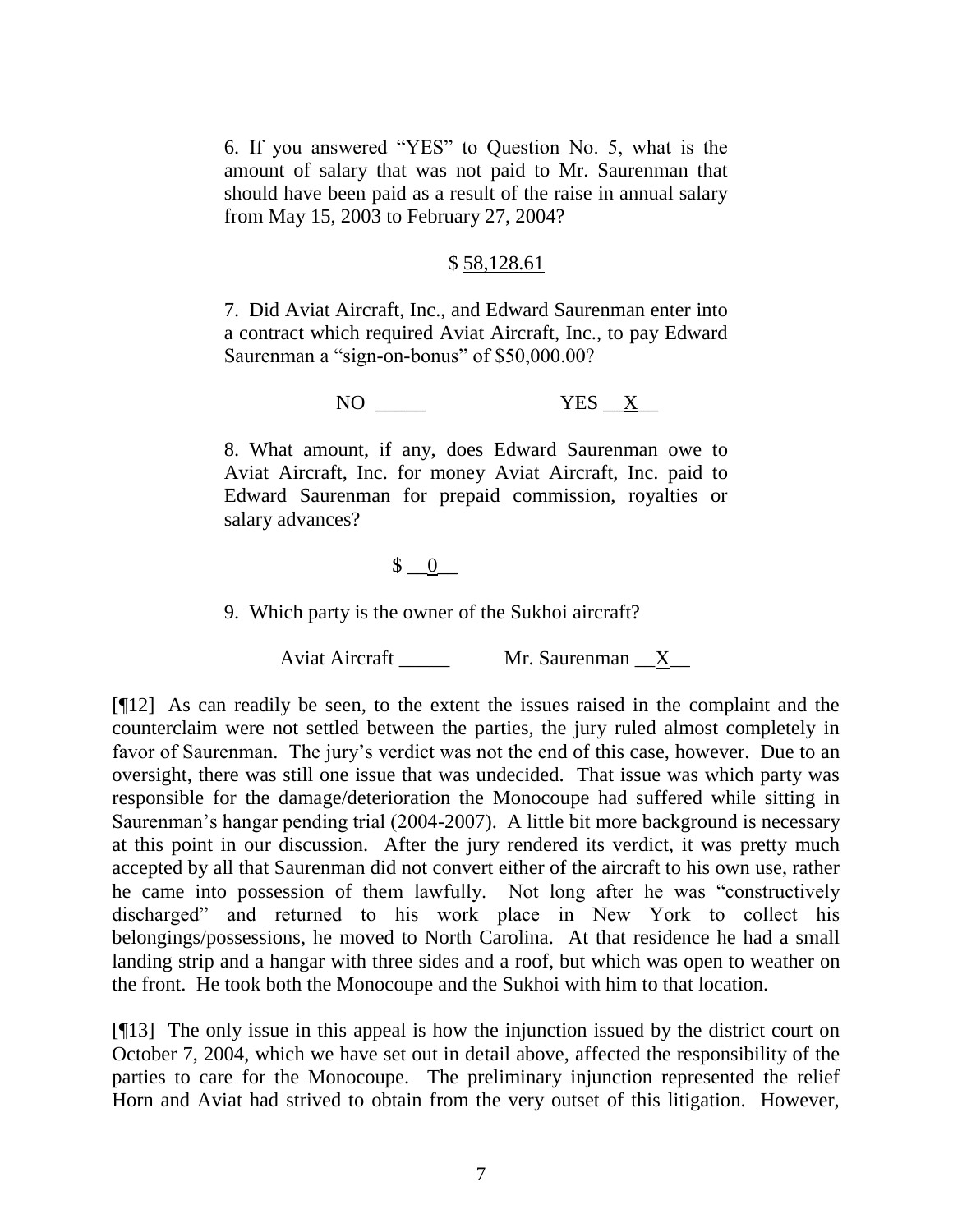once the relief was granted, Horn and Aviat did not act on it, but rather the plane just sat in Saurenman's hangar for the next three years while the proceedings languished, first in federal district court, and then back in the state district court. In their brief, Horn and Aviat assert that: "Neither party had requested that the aircraft be placed into the hands of a receiver, and the parties had no input as to the implications of the Order." However, the Preliminary Injunction itself demonstrates that the ruling favored Horn and Aviat's claim of ownership and neither Horn nor Aviat sought any relief from it or a modification of the injunction. Because of Horn's and Aviat's inaction, Saurenman, on the other hand, was deprived of any "possessory rights" he might have had, as well as any right of access to the Monocoupe, even though it was located on his property.

[¶14] After the jury reached its verdict on April 23, 2007, things remained in limbo until the district court issued a decision letter on October 29, 2007, because all parties and the district court itself, were unsure about the status of the Monocoupe and who bore the responsibility for the deterioration of the aircraft during the time between the district court's issuance of the October 4, 2004 Preliminary Injunction, and the issuance of the jury's verdict in this case. It was Horn's and Aviat's expectation that the district court would rule both on Saurenman's contention that he was an "involuntary" or "gratuitous" bailee, as well as on the amount of damages that had occurred to the plane.<sup>2</sup> The district court's decision letter provided:

> There has been confusion in the Court's mind regarding [Saurenman's] motions for summary judgment wherein [he] contends that his possession of the Monocoupe was [as] an involuntary bailee. I initially denied the motion because I had forgotten the details of the stipulation made by the parties regarding how the damage issue would be resolved and assumed that the parties had agreed to let the special master decide if [Saurenman] was an involuntary bailee, along with the damages, if any. However, in a telephone conversation with [counsel], both agreed that it was contemplated that I would decide the involuntary bailment issue as a matter of law based on the uncontroverted facts. I

<sup>2</sup> The facts pertaining to the issue of the "damages/deterioration" of the Monocoupe were just one of the stumbling blocks that came up in this case – and both the parties and the district court were very upfront about conceding that the proceedings had been fraught with human error. The problem began when Saurenman's damages witness testified out of order because of confusion about trial scheduling. That testimony was received by the district court and it indicated that the damages, if any, to the Monocoupe were minimal. When it was Horn's and Aviat's turn to present damages evidence, the district court ruled that their "expert" was not qualified to give an opinion about the damages. That left no evidence at all as to damages to support Horn's/Aviat's theory. It was at this point in time that the district court agreed that it would decide if Saurenman had any responsibility at all for the "damages/deterioration" of the Monocoupe. Only if Saurenman was found to be so responsible was the issue of damages to be assigned to a special master for resolution.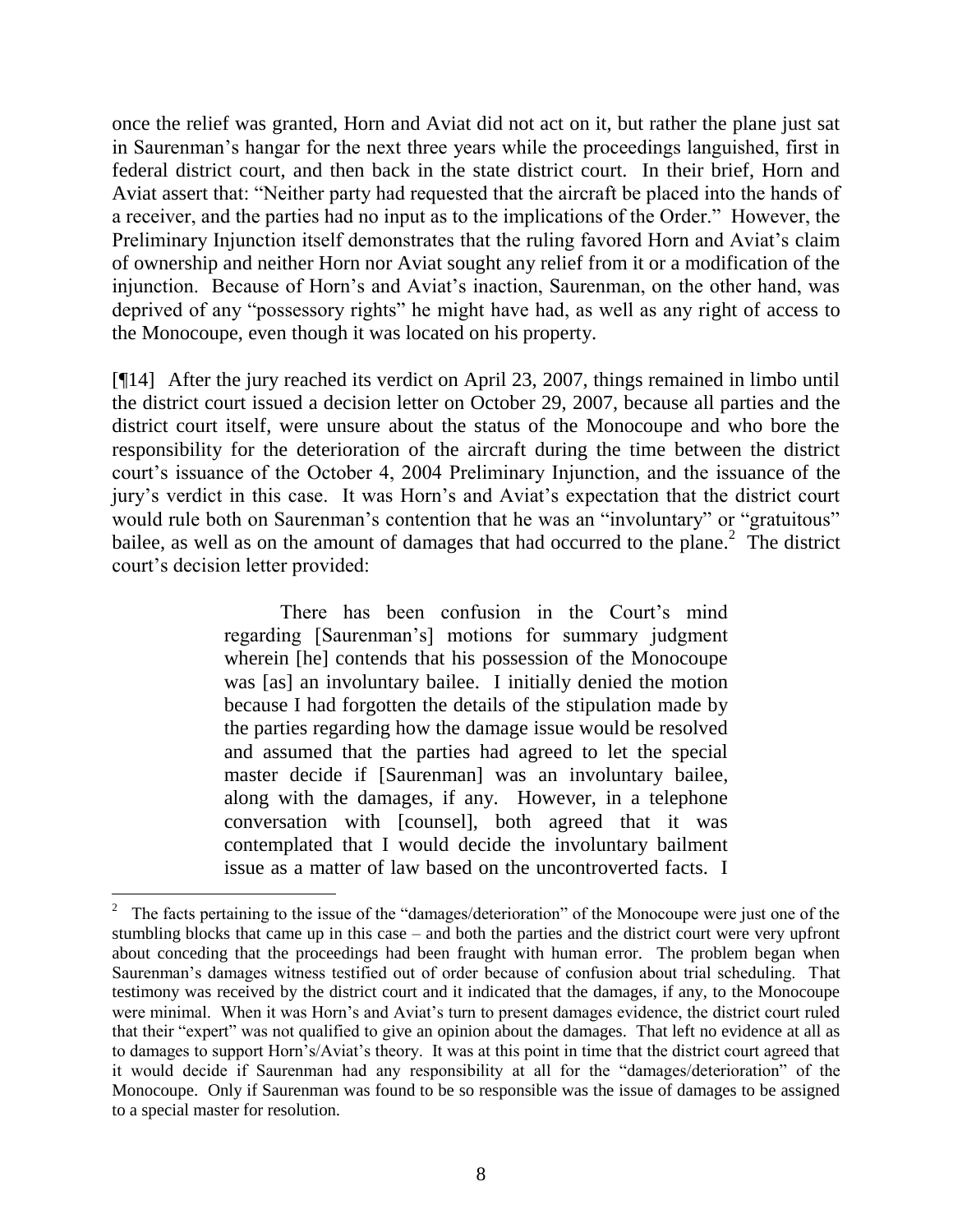had my court reporter type the oral stipulation and agree that is what the parties intended. A copy of the oral stipulation is appended hereto. I appreciate counsels' patience and help in refreshing the Court's recollection.

[Horn and Aviat] claim<sup>[]</sup> its Monocoupe was damaged as a result of it being stored in an open hangar under [Saurenman's] control during the course of this litigation. [Saurenman] contends that he held the aircraft as an involuntary bailee because [Horn and Aviat] did not get the plane as authorized by the Court in a preliminary order and [Saurenman] was merely holding it until [Horn and Aviat] got it.

The Court has taken judicial notice of the matters of record in this case, specifically its order on [Horn's and Aviat's] motion for preliminary injunction, [Saurenman's ] countermotion dated October 7, 2004, the affidavits accompanying the motions, the trial testimony of the witnesses, and the exhibits and the jury verdict. $3$ 

The uncontested material facts are these:

1. By virtue of the jury verdict, [Horn and Aviat are] the owner[s] of the Monocoupe aircraft.<sup>4</sup>

<sup>3</sup> The entire record is not before this Court. However, we discern from the briefs and the argument that the parties are in agreement that this Court has all of the record that is pertinent to the appeal before it.

<sup>&</sup>lt;sup>4</sup> Actually, this portion of the decision is not accurate. The question of the ownership of the Monocoupe was not presented to the jury. During the course of the litigation, Saurenman's position evolved from one of claiming ownership, to one of owning an interest in the aircraft, and finally conceding that he did not own the aircraft at all, but should be paid for component parts that he owned before he went to work for Aviat and which were incorporated into the plane. The district court changed the terms of the preliminary injunction in an order filed of record on January 31, 2007, giving Aviat the full right to possess the Monocoupe, although it had had the right to possess it through a receiver for over two years. Our review of the record was unable to pinpoint when this particular order was decided by the district court, but it was not an item on the verdict form – on the other hand, no one now disputes the fact that Horn and Aviat were given the right to possession before an appealable order was entered in the form of the Judgment on Jury's Verdict. Aviat actually went and exercised its right to possess the plane in May of 2007. Horn and Aviat took several different positions with respect to that plane, claiming that it was too expensive to hire a receiver, claiming that Saurenman agreed to keep it and take care of it, and claiming that Saurenman's persistence in making a claim that he had an "economic interest" in the Monocoupe belied his claims that Horn and Aviat had had the right to its possession since October of 2004.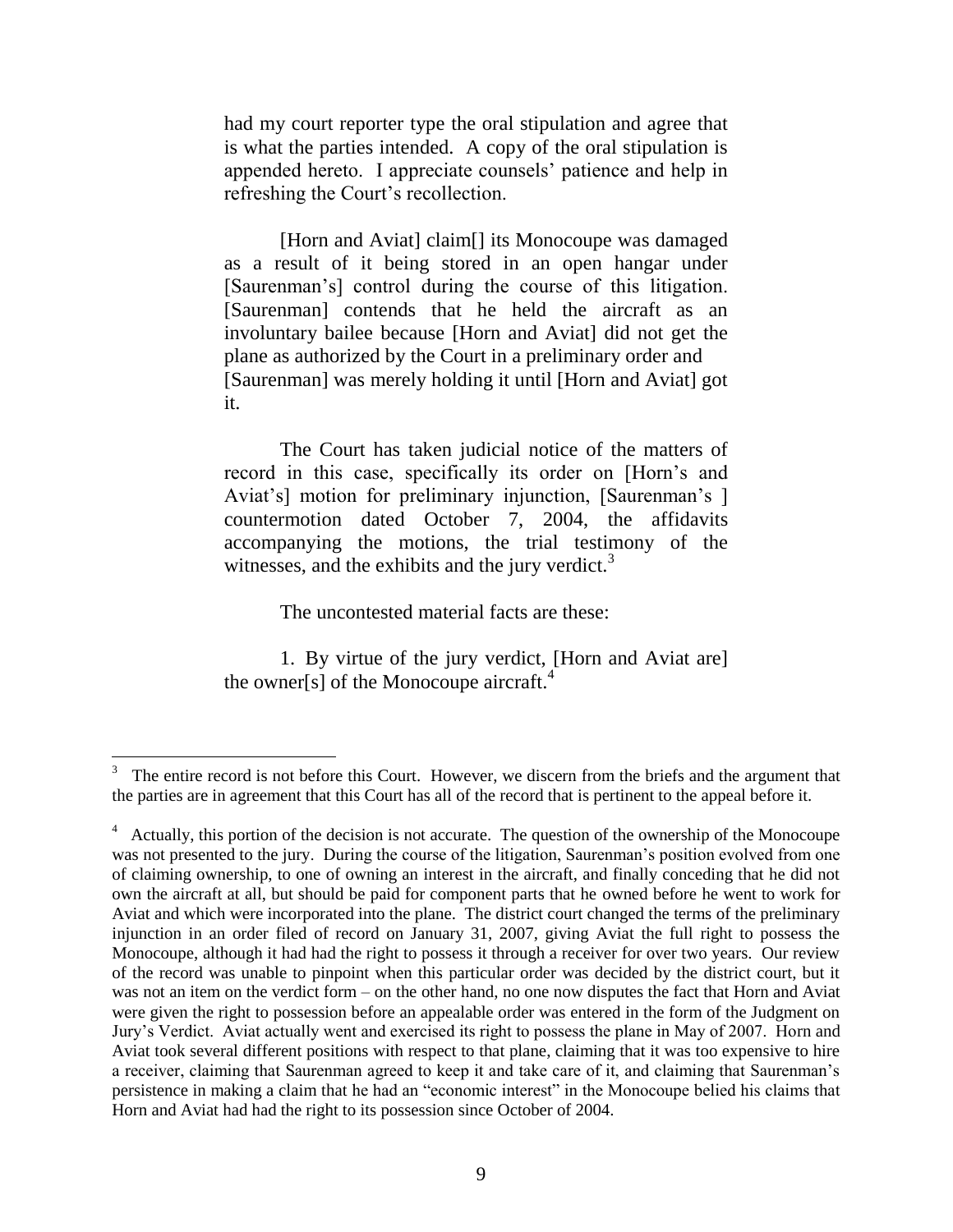2. [Saurenman] came into possession of the aircraft lawfully. He constructed it while he was an Aviat employee, with Aviat's consent. As an Aviat employee, [Saurenman] used it as a mode of transportation and as a demonstration while promoting the aircraft for Aviat. While at trial, the parties disagreed as to whether or not [Horn and Aviat] owned the aircraft, the jury resolved that question.<sup>4</sup>

3. After [Saurenman] left [Horn's and Aviat's] employ, the parties disputed the ownership of the Monocoupe. The claim of ownership to the Monocoupe and the Sukhoi was not readily apparent. Both parties filed motions for preliminary injunction involving the Monocoupe. **A hearing on the motions was held in July of 2004 and a bench decision was made. However, the order reflecting the bench decision was not submitted by [Horn's and Aviat's] counsel for signature until October 7, 2004.** The order directed that [Saurenman] relinquish possession of the Monocoupe "to a receiver agreed upon by the parties and paid for by [Horn and Aviat]." [Emphasis added.]

4. [Horn and Aviat] chose to leave the Monocoupe at [Saurenman's] hangar in North Carolina because [they] did not want to spend the funds to move the aircraft to another location and pay the expenses and rent associated with the receiver.

5. Neither [Horn and Aviat] nor [Saurenman] ever sought to modify the October 2004 order.

6. The Monocoupe aircraft remained at [Saurenman's] hangar from October 4, 2004 until the trial. During this time, [Saurenman] took no action with respect to the Monocoupe other than to allow it to sit in the hangar, to wash it, and to allow the parties' expert witnesses to inspect it.

7. There is no evidence of any willful abuse or willful destruction of the Monocoupe while in [Saurenman's] possession.

## Discussion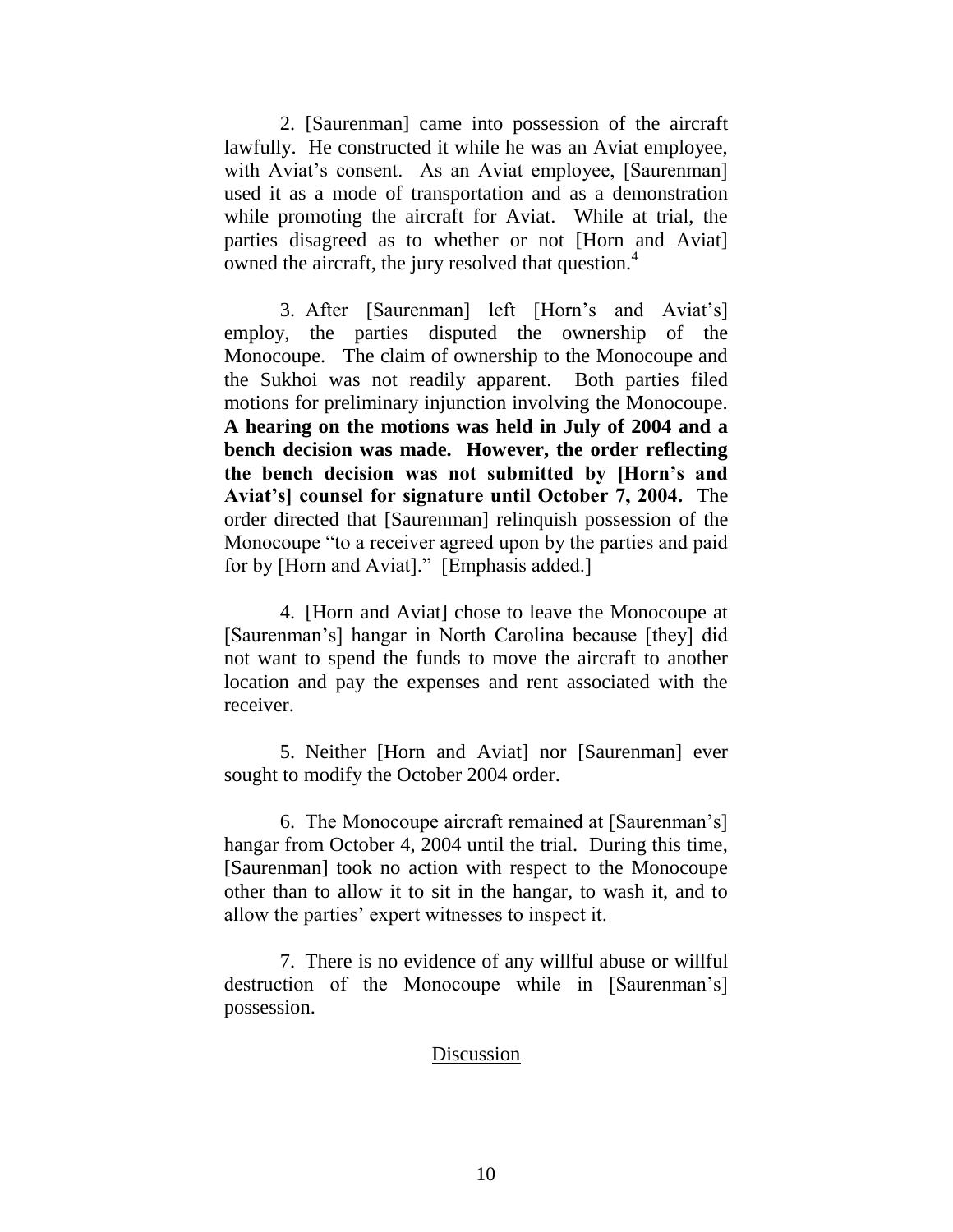As a result of the Court's order on the motions for preliminary injunction, [Saurenman] had no obligation to possess the aircraft. [Horn and Aviat] prevailed on part of [their] motion to dispossess [Saurenman]. [Horn and Aviat] had the right and obligation to have the aircraft removed to a hangar of [their choice] by paying the cost of moving the aircraft and of storing it in a new location. The fact that the aircraft remained in [Saurenman's] hangar following the Court's order on the motions for preliminary injunction is the result of [Horn's and Aviat's] choice – not [Saurenman's].

#### **Duty**

The existence of a duty is a matter of law to be determined by the Court. *E.g. John Q. Hammons Inc. v. Poletis*, 954 P.2d 1353, 1356 (Wyo. 1998). If there is no duty of care owed, then there is no course [*read* "cause"] of action. *E.g. Davis v. Black Hills Trucking, Inc.*, 929 P.2d 532, 534 (Wyo. 1996).

A bailee is one who holds possession of property of another, but not title. BLACK'S LAW DICTIONARY 141  $(6<sup>th</sup> Edition 1990)$ .

"A constructive or involuntary bailment arises where the person having possession of a chattel holds it under such circumstances that the law imposes a burden on him the obligation of delivering it to another, where a person has lawfully acquired possession of personal property of another otherwise than by a mutual contract of bailment, or where a person has lawfully acquired the possession of personal property of another and holds it under circumstances whereby he should, on princip[les] of justice, keep it safely and restore it or deliver it to the owner." *E.g. Hoblyn v. Johnson*, 55 P.3d 1219, 1229, 2002 WY 152 citing 8 C.J.S. *Bailments* § 15, at 237.

In this case, [Saurenman] held [Horn's and Aviat's] aircraft first as an employee of [them]. [Saurenman] also retained possession believing he owned the aircraft. Pursuant to the Court's order dated October 7, 2004, [he] had the obligation of relinquishing possession to the receiver named by [Horn and Aviat] for storage pending conclusion of this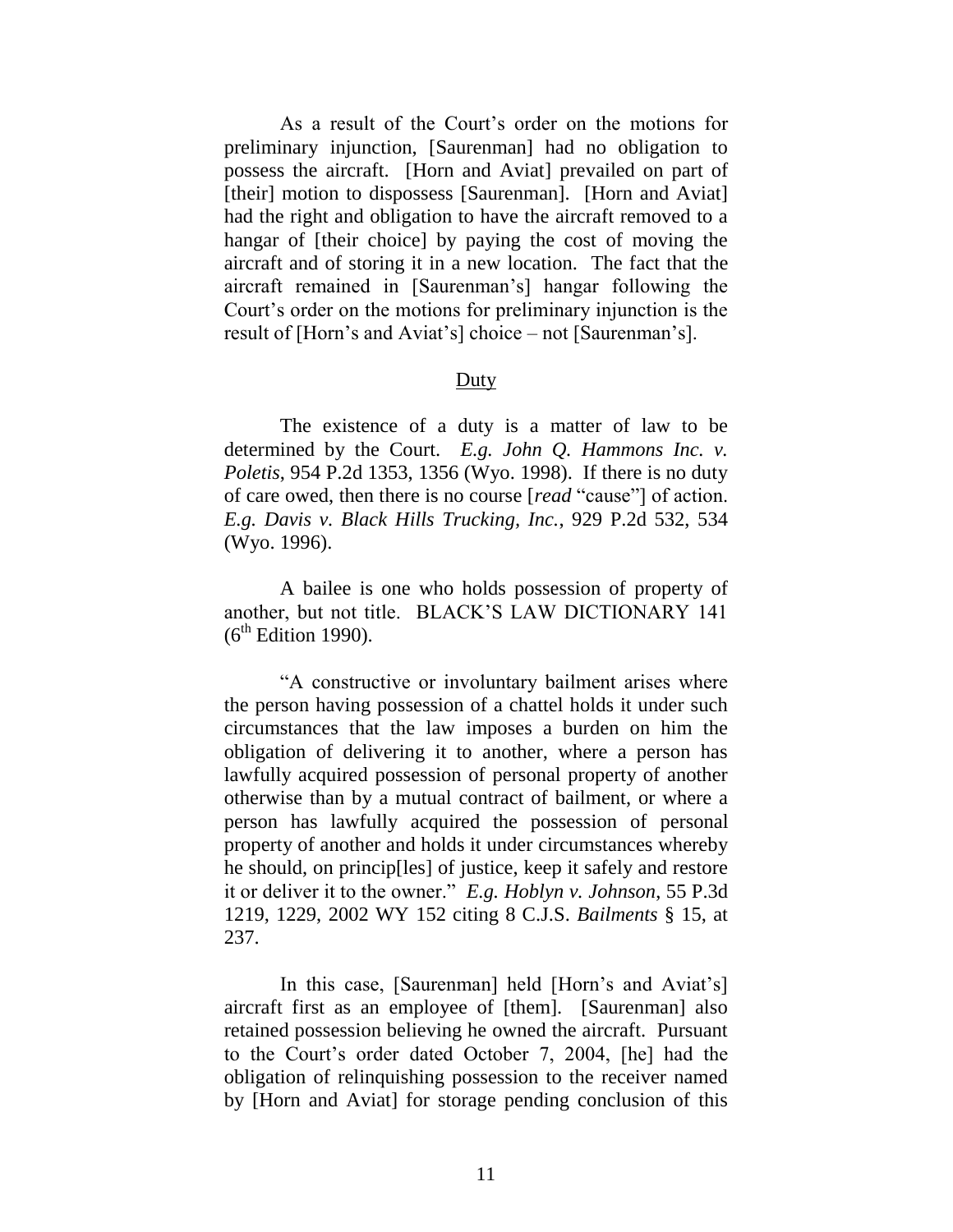litigation and determination of ownership. The law (i.e. the Court's order) imposed upon him the burden of delivering it to the receiver. [Saurenman] originally acquired possession of the aircraft lawfully, with the consent of Aviat, who was ultimately declared the owner. However, following the Court's preliminary order, [he] had no choice but to hold the aircraft by keeping it in his hangar until the receiver obtained possession of it or until the jury determined the rightful ownership. There is no evidence that following the Court's order [Saurenman] would not have relinquished the aircraft to the receiver designated by [Horn and Aviat] if someone had come to recover [it]. The Court concluded that from the date of its preliminary order until possession of the aircraft was relinquished to [Horn and Aviat] in May of 2007 following the trial, [Saurenman] was an involuntary bailee.

The duty of an involuntary bailee is:

An involuntary bailee, as long as his lack of volition continues, is not under the slightest duty to care for the subject of the bailment, and cannot be held, in respect to custody, for what would even be the grossest negligence in the case of voluntary bailment, but he may owe some measure of care if he has knowledge that the property has come into his possession. In any event, the involuntary bailee must refrain from wanton, reckless or willful acts, which would injur[e] or destroy the property. 8 C.J.S. Bailments, §48(a) at 280.

Damages are recoverable as a result of injury to or destruction of property caused by the willful or reckless acts of another. There is no evidence of damage to the aircraft as a result of wanton, reckless or willful acts of [Saurenman]. Accordingly, [he], as a matter of law, has not breached any duty of care owed by an involuntary bailee to the owner of the aircraft. [Horn's and Aviat's] counterclaim for damages to the Monocoupe is dismissed.

#### **DISCUSSION**

## **Standard of Review**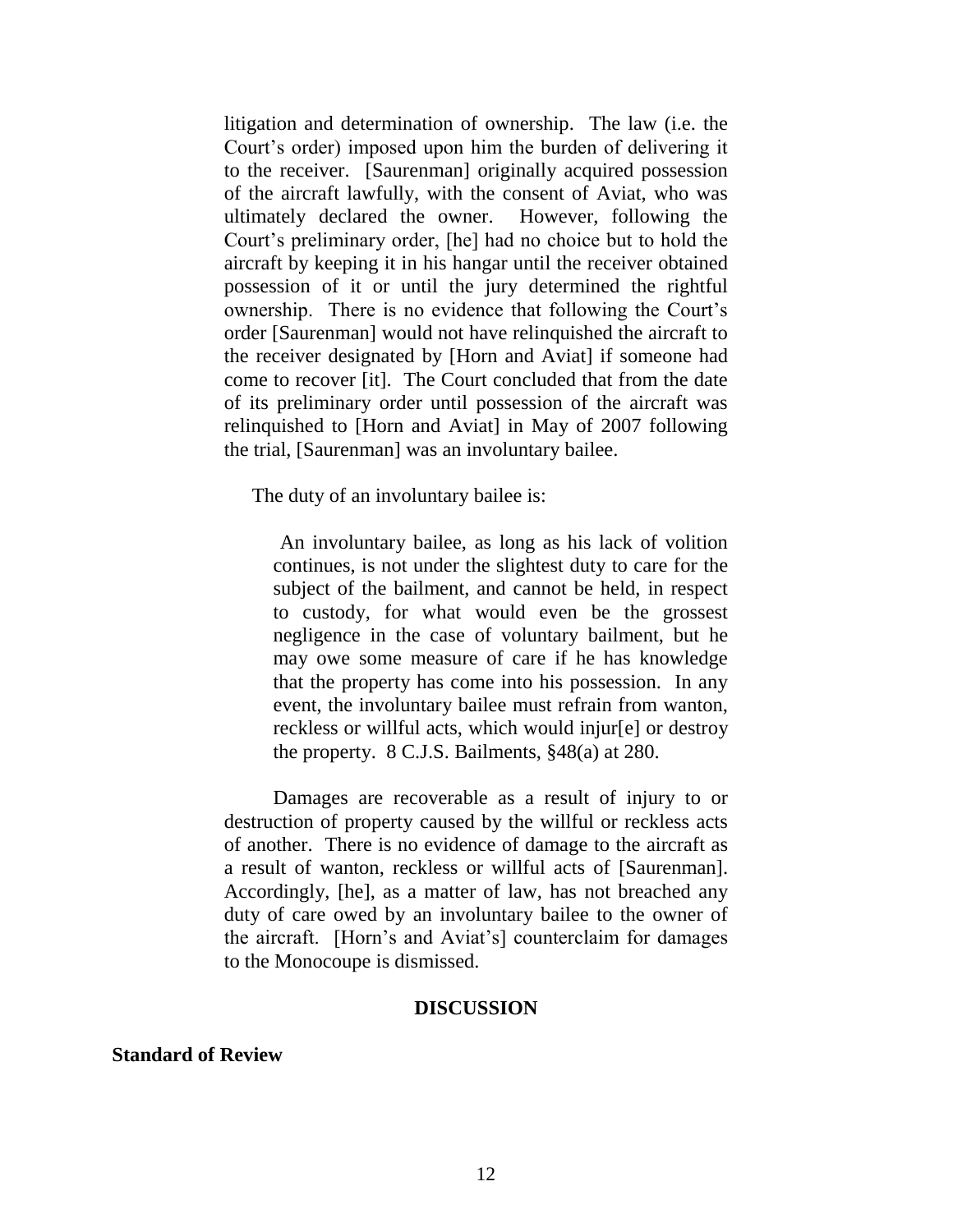[¶15] Identifying the standard of review that should apply in this case is in itself problematic. Most of the issues were decided by a jury after a jury trial, but the issue raised in this appeal was decided by the district court in what appears to have been a summary judgment order. Horn and Aviat contend, however, that what finally happened here was really a trial to the court and that is the standard of review that should apply. As a practical matter, we agree that that is as close as we can get to an appropriate standard of review, given the highly unusual set of proceedings we are called upon to decipher. Thus, we agree that:

> We review a district court's decision following a bench trial according to the following standards:

The factual findings of a judge are not entitled to the limited review afforded a jury verdict. While the findings are presumptively correct, the appellate court may examine all of the properly admissible evidence in the record. Due regard is given to the opportunity of the trial judge to assess the credibility of the witnesses, and our review does not entail re-weighing disputed evidence. Findings of fact will not be set aside unless they are clearly erroneous. A finding is clearly erroneous when, although there is evidence to support it, the reviewing court on the entire evidence is left with the definite and firm conviction that a mistake has been committed.

*Mullinnix LLC v. HKB Royalty Trust*, 2006 WY 14, ¶ 12, 126 P.3d 909, 916 (Wyo. 2006) (citations omitted). Further, with regard to the trial court's findings of fact,

[W]e assume that the evidence of the prevailing party below is true and give that party every reasonable inference that can fairly and reasonably be drawn from it. We do not substitute ourselves for the trial court as a finder of facts; instead, we defer to those findings unless they are unsupported by the record or erroneous as a matter of law.

*Id.* The district court's conclusions of law however are subject to our de novo standard of review. *Id*.

*Addison v. Dallarosa-Handrich*, 2007 WY 110, ¶ 8, 161 P.3d 1089, 1091 (Wyo.2007).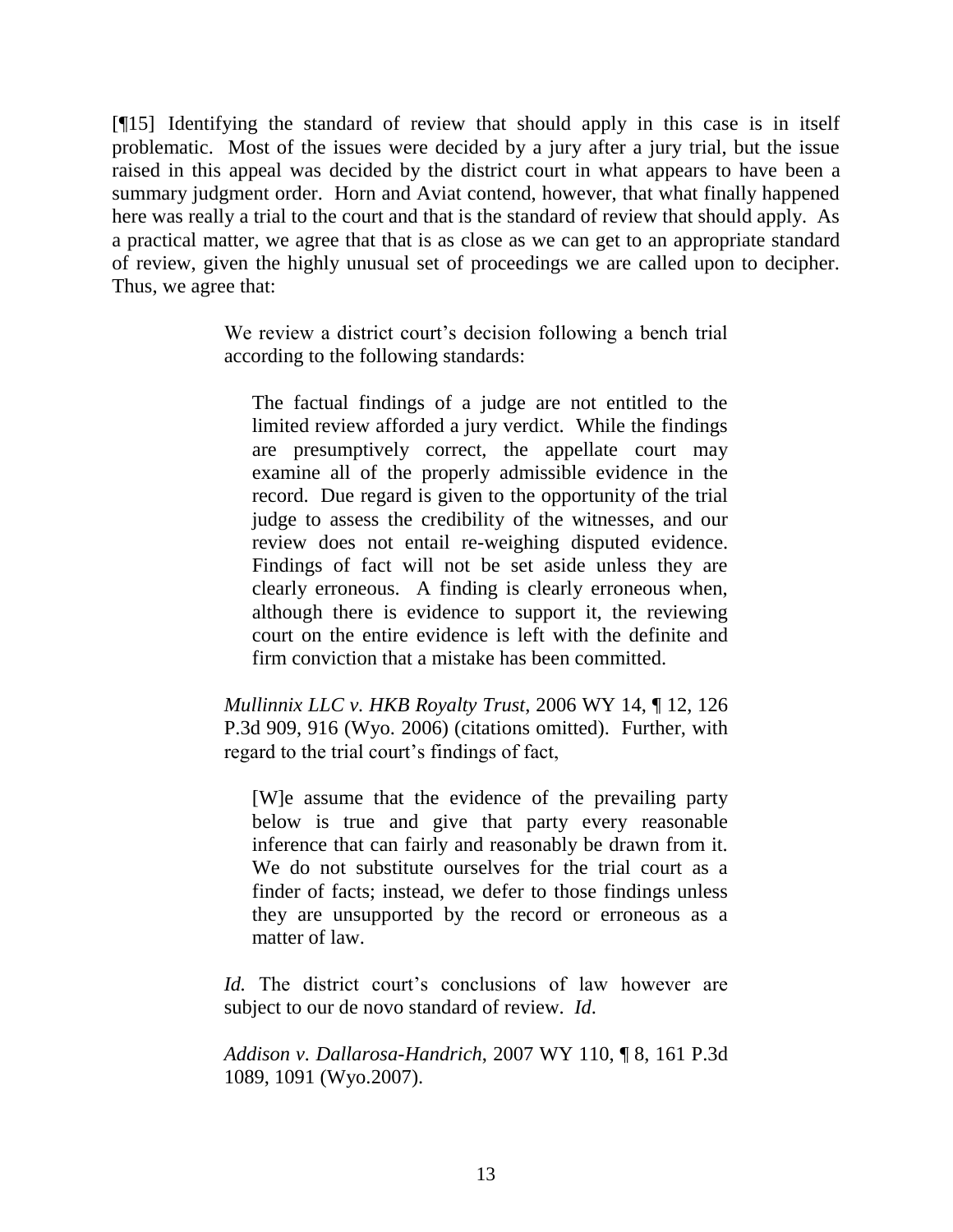*In re Estate of Thomas*, 2009 WY 10, ¶ 6, 199 P.3d 1090, 1093-94 (Wyo. 2009). Moreover, we may affirm the district court upon any valid basis appearing in the record. *Arnold v. Day*, 2007 WY 86, ¶ 14, 158 P.3d 694, 698 (Wyo. 2007).

# **Law of Bailments (vs. Conversion)**

[¶16] Horn and Aviat persisted throughout the proceedings below, and in this appeal, in characterizing Saurenman's actions with respect to the Monocoupe as conversion or outright theft, and that that conversion had persisted for over three years despite the district court's preliminary injunction. No fact finder found that Saurenman converted the Monocoupe, whether that term is used in its criminal sense or its civil law sense. To the extent fact finding was done, the jury determined that Saurenman owned the Sukhoi aircraft that Horn and Aviat also accused Saurenman of converting. The district court found "from all the materials in the record" that Saurenman came into possession of the Monocoupe lawfully, and none of the district court's findings can be read to even suggest that Saurenman's "lawful possession" ever transformed from lawful possession to conversion by his refusal to return the plane "at once," when Horn and Aviat demanded that he do so in an e-mail. Horn and Aviat also contend that Saurenman "vigorously resisted" their efforts to regain possession of the Monocoupe, but the record will support only that Saurenman so resisted for a few months in 2004, and beginning in July of 2004, he was unequivocally divested of any possessory rights with respect to it. In short, Horn and Aviat present only those facts of record which tend to support their view of the case and ignore almost entirely the evidence presented by Saurenman. The governing standard of review requires that we credit the district court's findings unless they are clearly erroneous – and here we must also take into account that, not only did the district court believe Saurenman's testimony (and largely discount Horn's), but the jury's verdict which underlies the district court's appealable order also credited Saurenman's testimony and largely discredited that of Horn.

[¶17] This case is not destined to make an enduring contribution to the law that pertains to bailments, whether the bailment under review is a purely contractual bailment or one of the more modern incarnations of bailment that relies on tort principles of negligence for its vitality, rather than on contract principles. We recite below some of the law relating to that subject to the extent it pertains to this specific case.

[¶18] Although "bailments" are traditionally discussed in terms of a "contract" or "promise," where there is no express contract, a variety of hybrid theories have stepped in to fill in some of the gaps left where there is no express contract. Of course, here there was no express bailment contract. One of those theories is described in 4 Williston on Contracts, *Gratuitous undertakings, in general*, § 8:1 at 3-22 (4<sup>th</sup> ed.) (2008 and Supp. 2009). More detail about this subject is found in 19 Williston on Contracts, §§ 53:1 through 53:13 (2001 and Supp. 2009). With respect to a gratuitous bailment, a bailee "is liable for damage caused only by his or her gross negligence." *Id.*, § 53:8; 8 C.J.S